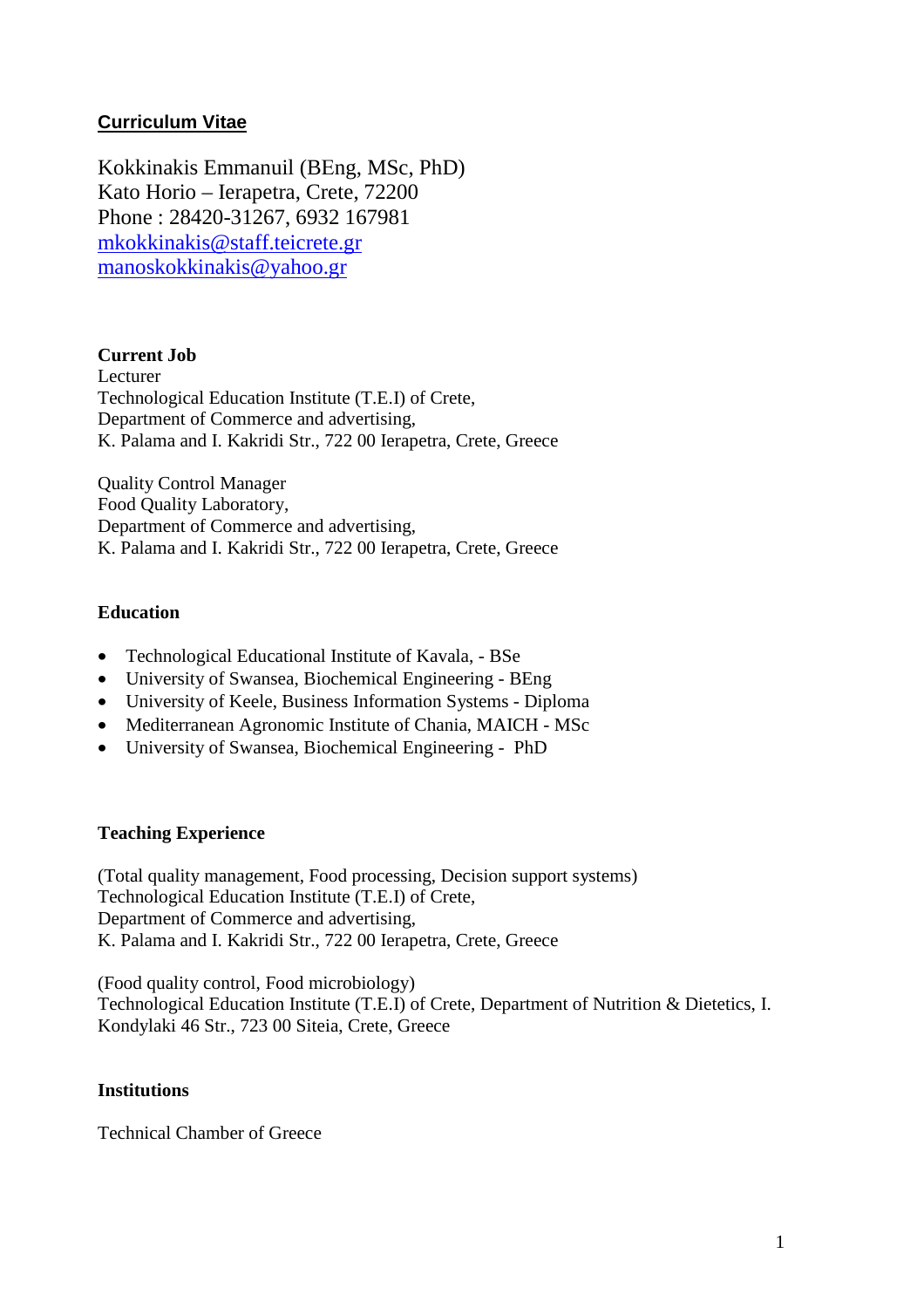# **Publications in Scientific Journals (peer-review process)**

| N <sub>o</sub>          | <b>Title</b>                                                                                                                                                                                                                                                    | <b>Journal</b>                                                                                                                                                         |
|-------------------------|-----------------------------------------------------------------------------------------------------------------------------------------------------------------------------------------------------------------------------------------------------------------|------------------------------------------------------------------------------------------------------------------------------------------------------------------------|
| $\mathbf{1}$            | Microbiological quality of ice cream after HACCP<br>implementation: a factory case study<br>Kokkinakis E. N., Fragkiadakis G. A., Ioakeimidi S.<br>H., Giankoulof I. B., Kokkinaki A. N.                                                                        | Czech J. Food Sci.<br>26 (2008): 383-391                                                                                                                               |
| $\overline{2}$          | Monitoring microbial quality of bottled water as<br>suggested by HACCP methodology<br>Emmanuel N Kokkinakis, Georgios A. Fragkiadakis,<br>AIkaterini N. Kokkinaki                                                                                               | <b>Food Control</b><br>Volume 19, Issue 10, October 2008, Pages : 957-<br>961                                                                                          |
| $\mathbf{3}$            | Changes in vegetable microbiological quality<br>introduced by processing methods<br>Emmanuel Kokkinakis, Georgios Boskou, Georgios A.<br>Fragkiadakis & Aikaterini Kokkinaki                                                                                    | <b>International Journal of Food Science and</b><br>Technology, 2008<br>Volume 43, Issue 4, April 2008, Pages: 603-609                                                 |
| $\overline{\mathbf{4}}$ | European super markets' demand<br>of Good Agricultural Practices<br>(GAP) protocols.<br>The case of Ierapetra, Crete, Greece<br>Emmanuel N. Kokkinakisa,b, Aikaterini N. Kokkinaki<br>a, Charalabos Stratigakisa, Valia Liapataa, Georgios A.<br>Fragkiadakisb  | <b>Hellenis Symposium</b><br><b>New technologies and Marketing</b><br>24 & 25 May 2007 Ierapetra, Crete                                                                |
| 5                       | Survival and evolution of the Mediterranean diet<br>through local-food quality and authentication<br>Fragkiadakis G. A., Zafiropoulos V., Kokkinakis E.,<br>Psaroudaki A., Markaki A. (2007)                                                                    | 3 <sup>rd</sup> International Conference on Traditional<br>Mediterranean diet: past, present and future"<br>(MedDiet 2007)<br>$25th - 26th$ April 2007, Athens, Greece |
| 6                       | <b>Technological education students in Crete do focus</b><br>on wine, but not on the overall traditional<br>Mediterranean diet.<br>Kitsos E. Nikitopoulou, Peponi Z., Psaroudaki A.,<br>Kokkinakis E., Fragkiadakis G. A. (2007)                                | 3 <sup>rd</sup> International Conference on Traditional<br>Mediterranean diet: past, present and future"<br>(MedDiet 2007)<br>$25th - 26th$ April 2007, Athens, Greece |
| $\overline{7}$          | Microbiological quality of tomatoes and peppers<br>produced under the Good Agricultural Practices<br>protocol AGRO 2-1 & 2-2 in Crete, Greece<br>Emmanuel Kokkinakis, Georgios Boskou, Georgios A.<br>Fragkiadakis, Aikaterini Kokkinaki, Nikolaos<br>Lapidakis | Food Control, 2007<br>Volume 18, Issue 12, 2007, Pages: 1538-1546                                                                                                      |
| $\bf{8}$                | HACCP effect on microbiological quality of<br>minimally processed vegetables: A survey in six<br>mass-catering establishments.<br>Emmanuel N. Kokkinakis & Georgios A. Fragkiadakis                                                                             | <b>International Journal of Food Science and</b><br>Technology, 2007, 42, 18-23                                                                                        |
| $\boldsymbol{9}$        | Key elements for HACCP implementation in public<br>hospitals                                                                                                                                                                                                    | <b>1st International Chester Food</b><br><b>Science &amp; Technology Conference</b>                                                                                    |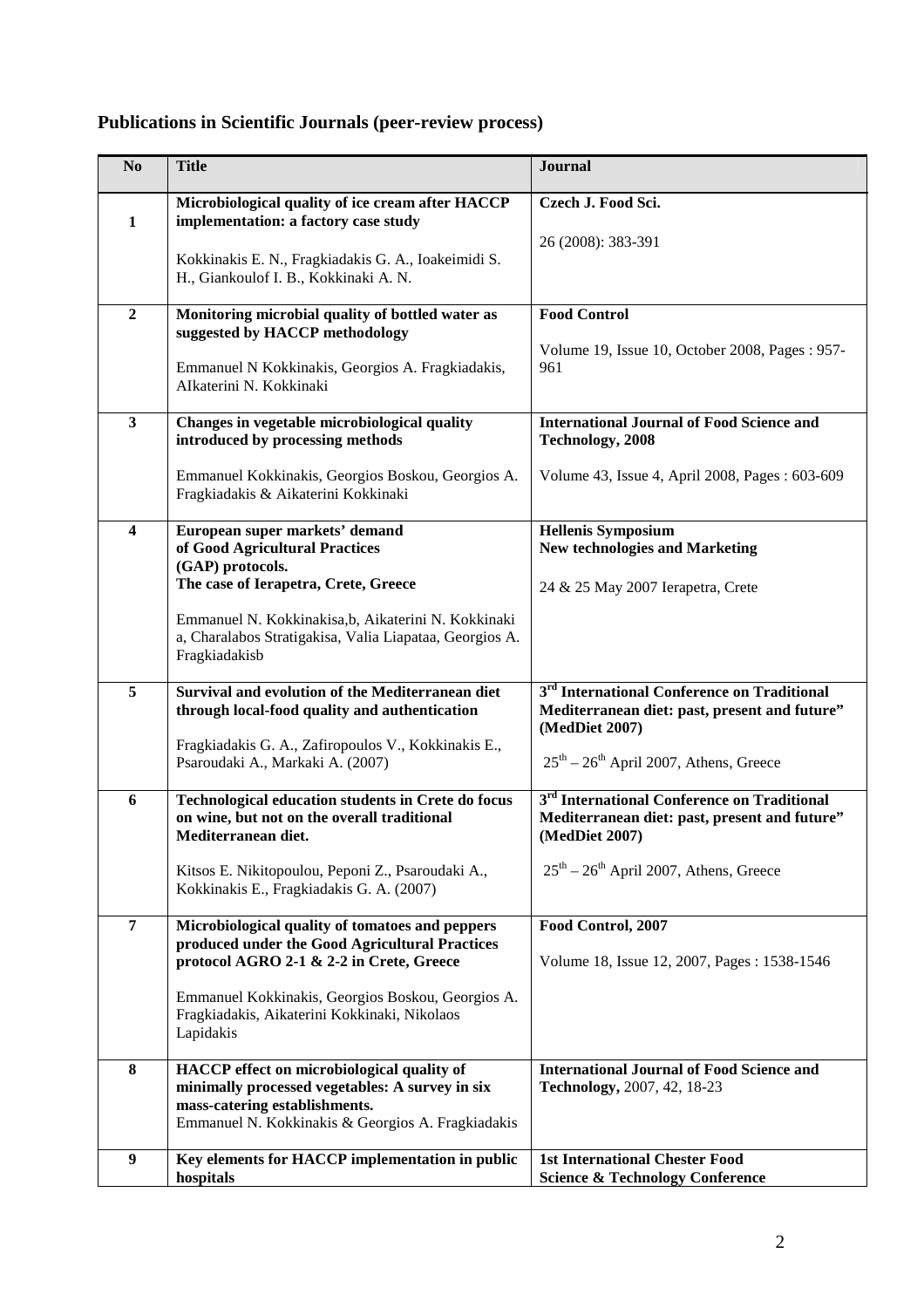|    |                                                        | April 2007                                        |
|----|--------------------------------------------------------|---------------------------------------------------|
|    | Emmanuel N. Kokkinakis, Georgios A. Fragkiadakis,      |                                                   |
|    | Ioanna Maliotaki, Stiliani Pateraki, Maria Terzidaki,  |                                                   |
|    | Aikaterini Kokkinaki                                   |                                                   |
|    |                                                        |                                                   |
| 10 |                                                        |                                                   |
|    | Prevalence of L. monocytogenes and Listeria spp.,      | <b>SAFE PORK, 5th International Sumposium on</b>  |
|    | in the environment and raw meat products during        | the pidemiology and Control of Foodborne          |
|    | pig slaughtering, deboning and meat cutting            | Pathogens in Pork,                                |
|    | operations.                                            | Creta Maris Hotel, 1-4/10/2003                    |
|    |                                                        |                                                   |
|    | Panoulis C., Genigeorgis C., Kokkinakis M., Tselentis, |                                                   |
|    | I.                                                     |                                                   |
| 11 | Mechanisms of resistance to fluoroquinolones in        | Journal of Antimicrobial Chemotherapy,            |
|    | Coxiella burnetii                                      | 2002 Feb; 49(2): 379-82                           |
|    |                                                        |                                                   |
|    | Ioanna Spyridaky, Anna Psaroulaki, Emmanouil           |                                                   |
|    | Kokkinakis, Achilleas Gikas and Yannis Tselentis       |                                                   |
|    |                                                        |                                                   |
| 12 | Problems and Thoughts from the Implementation          | <b>INTERNATIONAL CONFERENCE ON</b>                |
|    | of the HACCP Methodology in Hotel Mass Catering        | 'FOOD QUALITY & SAFETY'                           |
|    |                                                        | Tirana, 21-22 September 2001, Under the           |
|    |                                                        |                                                   |
|    | E. N. Kokkinakis                                       | auspicies of the Minister of Agriculture and Food |
|    |                                                        | of Albania                                        |
| 13 | <b>Risk Assessment and Risk Management</b>             | <b>WHO/Mediterranean Zoonoses</b>                 |
|    |                                                        | <b>Control Programme</b>                          |
|    | E. N. Kokkinakis                                       | International Training Course on Intersectoral    |
|    |                                                        | Collaboration in Zoonotic and Foodborne           |
|    |                                                        | Infections Surveillance, Prevention and Control,  |
|    |                                                        | Canea, Crete, Greece,                             |
|    |                                                        | 19 February-1 March 2001                          |
| 14 | <b>Measures to Control Foodborne and Zoonotic</b>      | <b>WHO/Mediterranean Zoonoses</b>                 |
|    | Outbreaks,                                             | <b>Control Programme International</b>            |
|    |                                                        | Training Course on                                |
|    | E. N. Kokkinakis                                       | Intersectoral Collaboration in                    |
|    |                                                        | Zoonotic and Foodborne                            |
|    |                                                        | Infections Surveillance,                          |
|    |                                                        | Prevention and Control,                           |
|    |                                                        | Canea, Crete, Greece,                             |
|    |                                                        | 19 February-1 March 2001                          |
| 15 | "Manufacture of Durable Immobilized yeast              | The 1994 IChemE Research Event                    |
|    | <b>Calcium Alginate Gel Bioparticles"</b>              |                                                   |
|    |                                                        |                                                   |
|    | E. N. Kokkinakis and A.J. Knights                      |                                                   |
|    |                                                        |                                                   |
| 16 | "Interaction Between Gel Strength and Yeast Cells      | The 1993 IChemE Research Event                    |
|    | Immobilized in Calcium Alginate Gel Matrix"            |                                                   |
|    |                                                        |                                                   |
|    | E. N. Kokkinakis and A.J. Knights                      |                                                   |
|    |                                                        |                                                   |
|    |                                                        |                                                   |